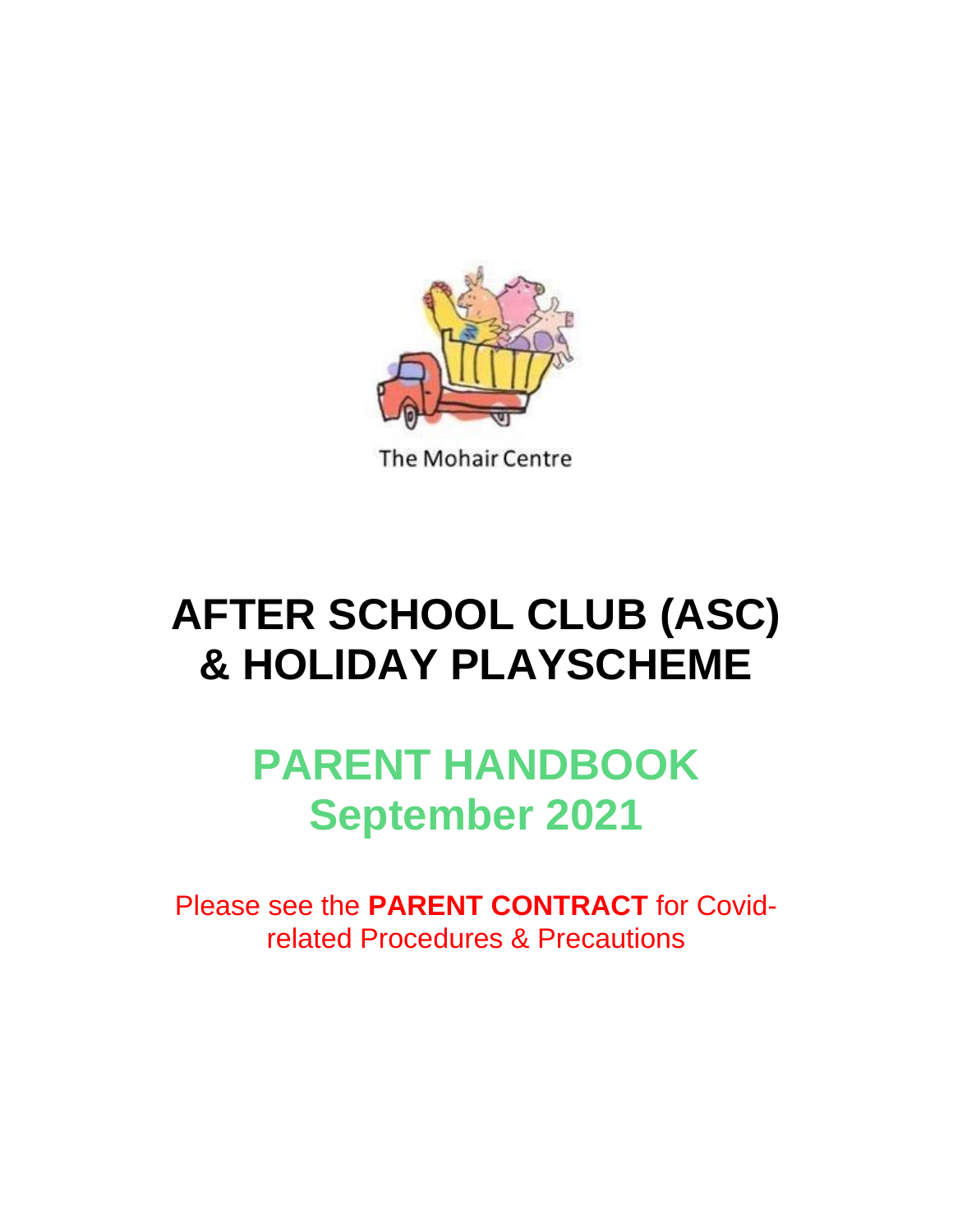# **CONTACT INFORMATION**

Jacky (ASC & Holiday Playscheme Manager) Rachel (ASC Supervisor) Sandra & Rachel (Holiday Club Supervisors) Sandra, Juliette, Julie, Liz, Nathan, Lorena, Claire, Yvonna, Torsie, Carole & Michael W

ASC: afterschool\_mohaircentre@hotmail.co.uk Holiday Playscheme: mohairchildcare@hotmail.co.uk

01825 872457

(Urgent messages for the ASC will be picked up at 2pm, messages will be passed on to the Holiday Playscheme)

Jacky (Owner) 07885362008 jacky\_webb@hotmail.com

# **HOW TO FIND US**



The Mohair Centre, Brickfield Farm, Laughton Road, Chiddingly, Lewes, BN8 6JG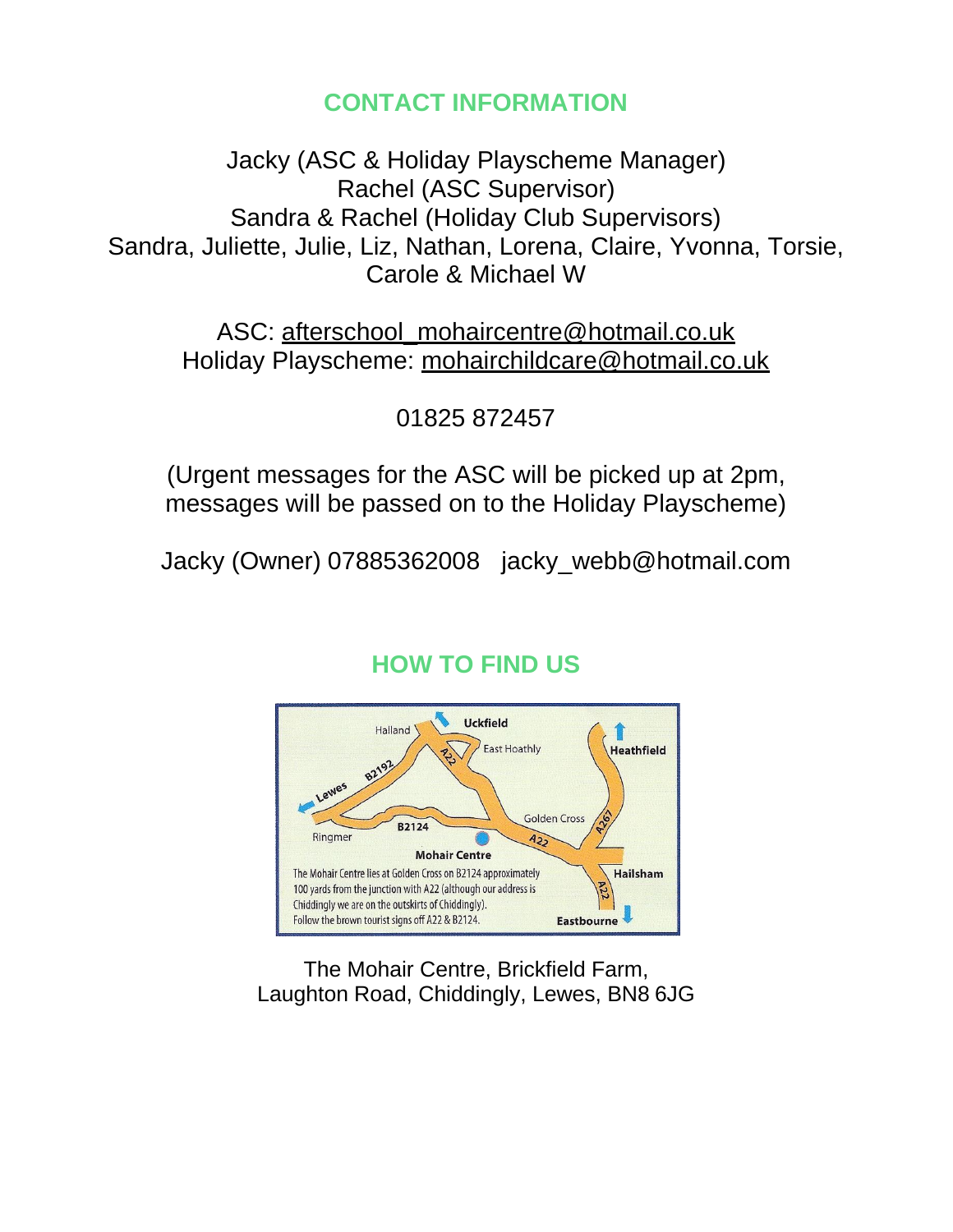# **OUT OF SCHOOL PARENT CONTRACT**

Please find the arrangements we have put in place for all those attending the After School Club. In order to keep everybody concerned as safe as possible, we will review the arrangements on a daily / weekly basis as we establish our new 'norm'. Please be patient and any feedback will be welcome. We will communicate with you with regard to any problems as soon as possible.

Please be aware that we will need to be guided by the Schools as well as Government Guidance as working together is vital to the successful re-opening of our After School Club.

It is important that all parents agree to the following:

- **Only one adult at a time will be collecting children (siblings will need to stay in the yard).**  Collection will take place from the Farm - yard near the picnic tables, parents are not to enter the rooms, but we will call through to bring the children into the yard. Adults will need to wash their **hands or use the gel supplied beforehand. We are not requiring parents to use face-masks on pick-up unless they want to, as they will remain in the outdoor environment.**
- **Children will handle their own belongings, which will be kept in the metal caged lockers we started using last term. Please do not leave any of your belongings behind as we will need to deep clean the lockers every evening**
- **Parents/Carers will be mindful of social distance between other adults. We will try to maintain social distancing during the After School Club as far as we possibly can, focusing on an outdoor experience and may need to ask for your assistance in re-enforcing this practice . ………**
- **Parents/Carers to supervise their children at all times when leaving the setting and heading to the car park as all the gates will be open. ………**
- **When the yard is busy, the fence posts are marked as social distancing points and parents will** queue next to them to wait to be called through into the yard where they will wash their hands / **use the hand gel before collecting their children…………**
- We ask all parents to please collect their children as quickly as possible, to avoid a traffic jam **and queue of parents. Please avoid Tea-time at 5pm. ………**
- **When leaving the setting please walk on the left-hand side by the play area close to the fence**
- My child will not attend the After School Club if they are ill, if they have a temperature, cough or **if they are needing to take any medication including a Paracetamol based medicine eg Calpol or ibuprofen based medication (the exception is medication for asthma or allergy medication) It is important that any symptoms of COVID-19 are not masked by medication. ……….**
- I will ensure the After School Club has a new up to date registration form dated September 2020 and my up to date contact details including my work and mobile number **........**
- If my child becomes ill whilst at the After School Club I will come and collect them immediately or plan for them to be collected by someone else. Should my child develop symptoms of Covid-19 I will obtain a test as soon as I possibly can.. ………
- If I suspect my child or a member of my household has symptoms of COVID-19 they will be tested, and will remain at home until there is a result. At this time it is important that current self-isolation guidance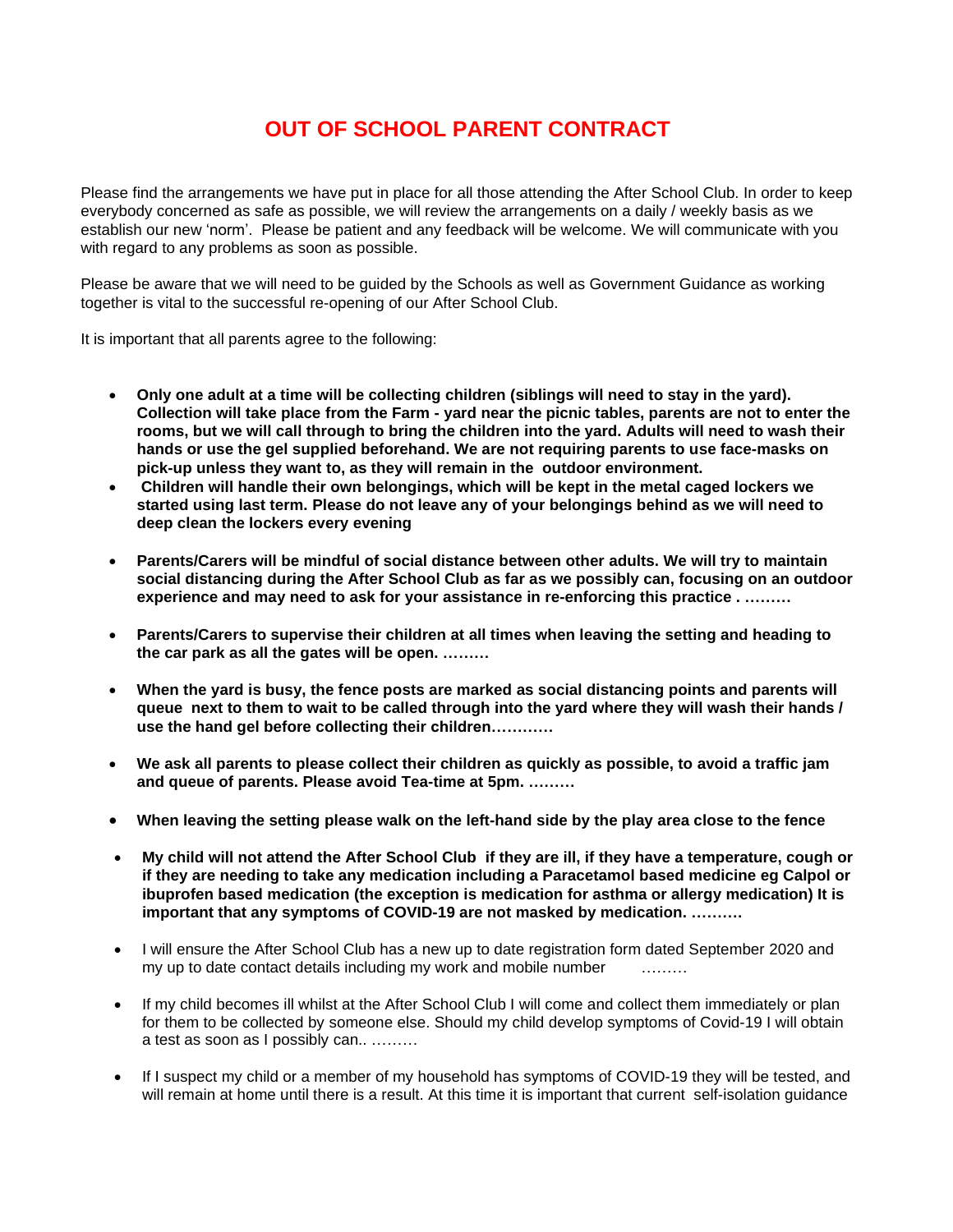is followed. To help with our Track & Trace System please let us know that your child has / is being tested, even though it might just be a precaution………

- I understand that if any one within my child's Mohair "family" group tests positive with COVID-19 we must self-isolate for 14 days, following up-to-date guidance. ………
- We will be talking to the children about good COVID-19 hygiene practice:
	- will make the children aware of leaving a gap between others rather than labelling a distance
	- will ask the children to wash their hands carefully and regularly, sanitising hands on collection from school and washing hands on arrival at the farm.
	- sneeze into their elbows if necessary
	- adopt the 'catch it & bin it' practice throughout the day

#### **Staff collecting children from school**

- We will need to comply with the Schools wishes at all times.
- Staff will be wearing masks on pick-up, they are not mandatory for children under 11years however if you would prefer your child to wear one on pick-up or at the After School Club then we respect your decision - masks will need to be supplied by Parents/ Carers and fitted by the children without adult support. You will need to supply a suitable plastic bag that seals, for your child to put their mask in on reaching the farm. We are not asking the children to wear masks.
- The After School Club will function as a separate "bubble" at the Mohair Centre. They will be separate from the rest of the Nursery.
- Staff will be cleaning their cars before & after every pick up. Staff will be using washable seat covers that can be wiped down, door handles and seat belts will be cleaned with disinfectant.
- Where possible we will space the children out in the car- it is important to note this will not always be possible but we will try our best.
- Staff, wearing a mask, will drive with the windows open so there is as much ventilation as possible except in extreme weather conditions.
- Staff will only be collecting children from one school and then taken back to the farm, unless there is no alternative.
- On collection from school all children will be required to use hand sanitiser before entering the staff's vehicles. Children will then be required to wash their hands thoroughly on arrival at the Farm.
- We will continually be reflecting on procedures, up-dating and asking for your help in maintaining and supporting our precautions. (on a regular basis...take this out????). We welcome any feedback and will be consulting the Schools on a regular basis.

#### **Collecting your Children**

-

Please wait at the Picnic Tables, wash your hands or use hand-gel provided and we will use the Walkie-Talkie to alert the staff that your child needs to be taken to the Yard for collection. Here you will be able to collect your child. Please observe social distancing within the yard, particularly between 5-6 which is the main pick up time.

• Parents are asked to wait and to queue again if necessary. Liz /Jacky (CCTV helps!) will meet you and let the staff know that you have arrived. Your child will be brought into the yard by the picnic tables. ………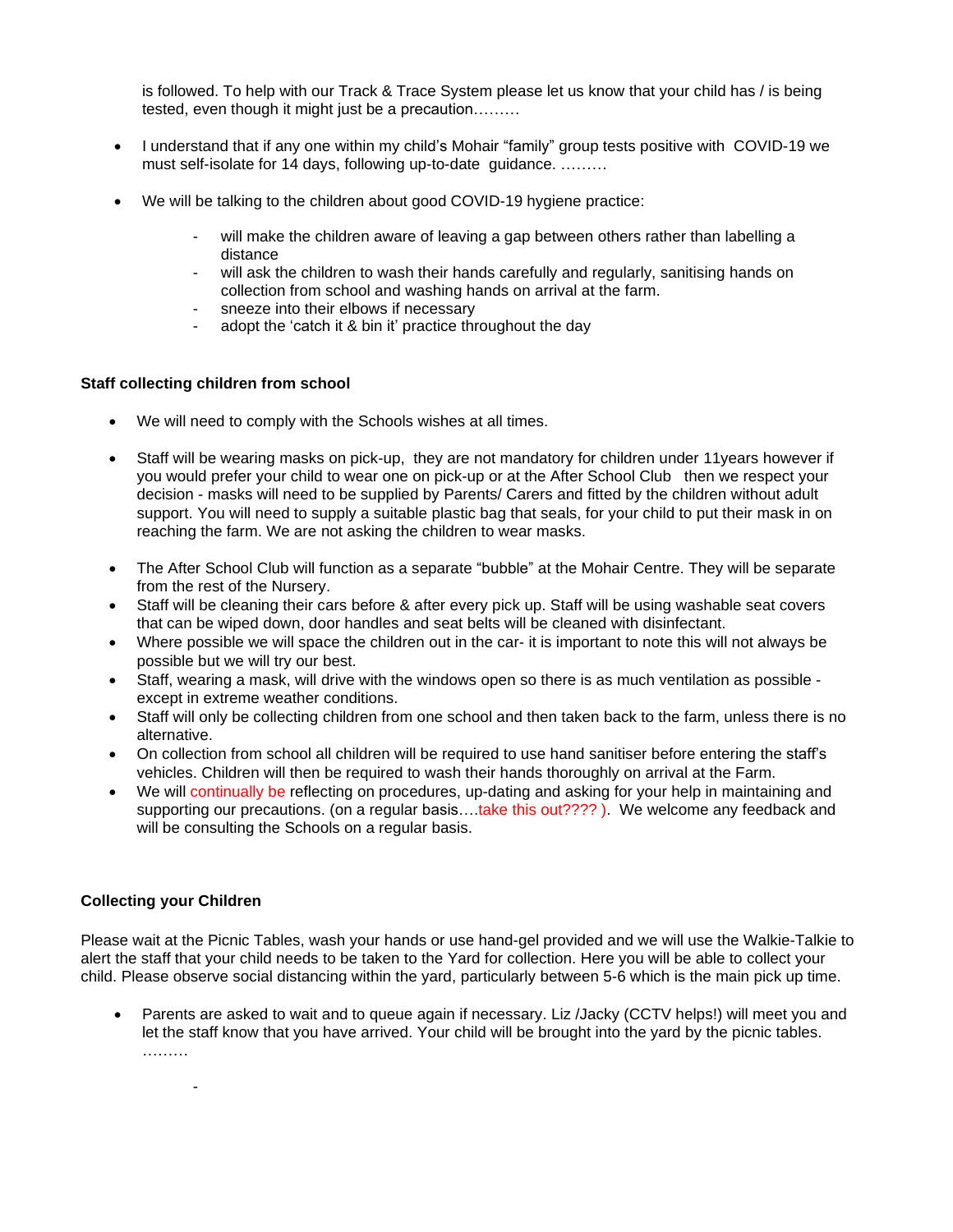#### **Precautions & things to bring**

- Although we will be using the outdoor environment as much as possible, resources that are used will be subject to a deep clean at the end of the day.
- Welly boots are a **MUST**. Unlike before, we cannot share spare welly boots so each child must bring their own and take them home after each session. (Clearly named).
- We ask that children **do not** bring a change of clothes but instead bring something to go over their uniform, warm socks and outer-garments as we move towards the Winter months. This could be a jumper/ waterproofs that will go over their school uniform, boiler suit or all in one suit. The beauty of those nice dry Summer months are nearly over and the 'MUD' is advancing as we speak! In the past when children have needed to change, this created an activity where children were very very close together and we must avoid this.
- My child will be using clean clothes every day

# **REGISTRATIONS & BOOKINGS**

Thank you for registering your child/children with the AfterSchool Club or Holiday Playscheme. Your child's registration form will be kept on file for use when your child attends, ensuring we meet their needs.

#### **PLEASE LET US KNOW IF ANY OF THESE DETAILS CHANGE-PARTICULARLY EMERGENCY NUMBERS**

#### **New forms will be collected every 12 months to ensure that information is up-to-date. Please note this is a legal requirement.**

Your Booking Form or email for the ASC will generate your invoice, which is payable in advance. ASC invoices are divided into monthly payments across the term. We are not able to accept children without payment in advance and reserve the right to turn you away if payments have not been received.

We are unable to receive CASH. Cheques should be made out to: Mohair Centre

Your Booking Form for the Holiday Club / Playscheme acts as an invoice and booking should be accompanied by the fee. We do not send out invoices for the Holiday Playscheme.

Banking Details: Mohair Centre 02663271 30-92-86

**ASC only :** If your child is unable to attend due to sickness or otherwise, there will be no refund as the staffing arrangements are made to cater for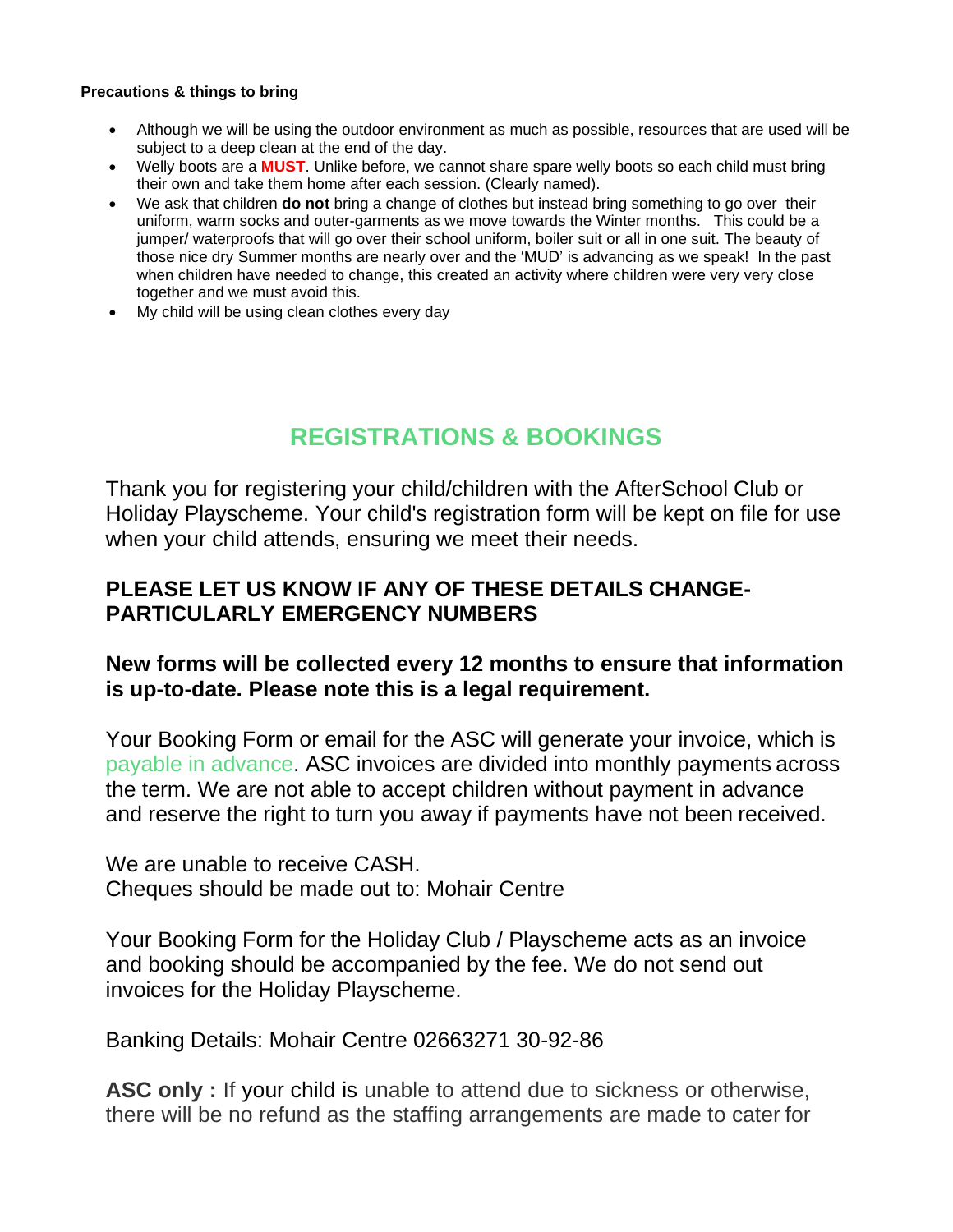the numbers booked for that day of the week.

Please **inform the Mohair Centre if your child is absent from school**. A month's notice is required should you wish to terminate your booking. All East Sussex County Council published INSET DAYS will not be charged.

Please phone: **01825 872457**

*or email : afterschool\_mohaircentre@hotmail.co.uk*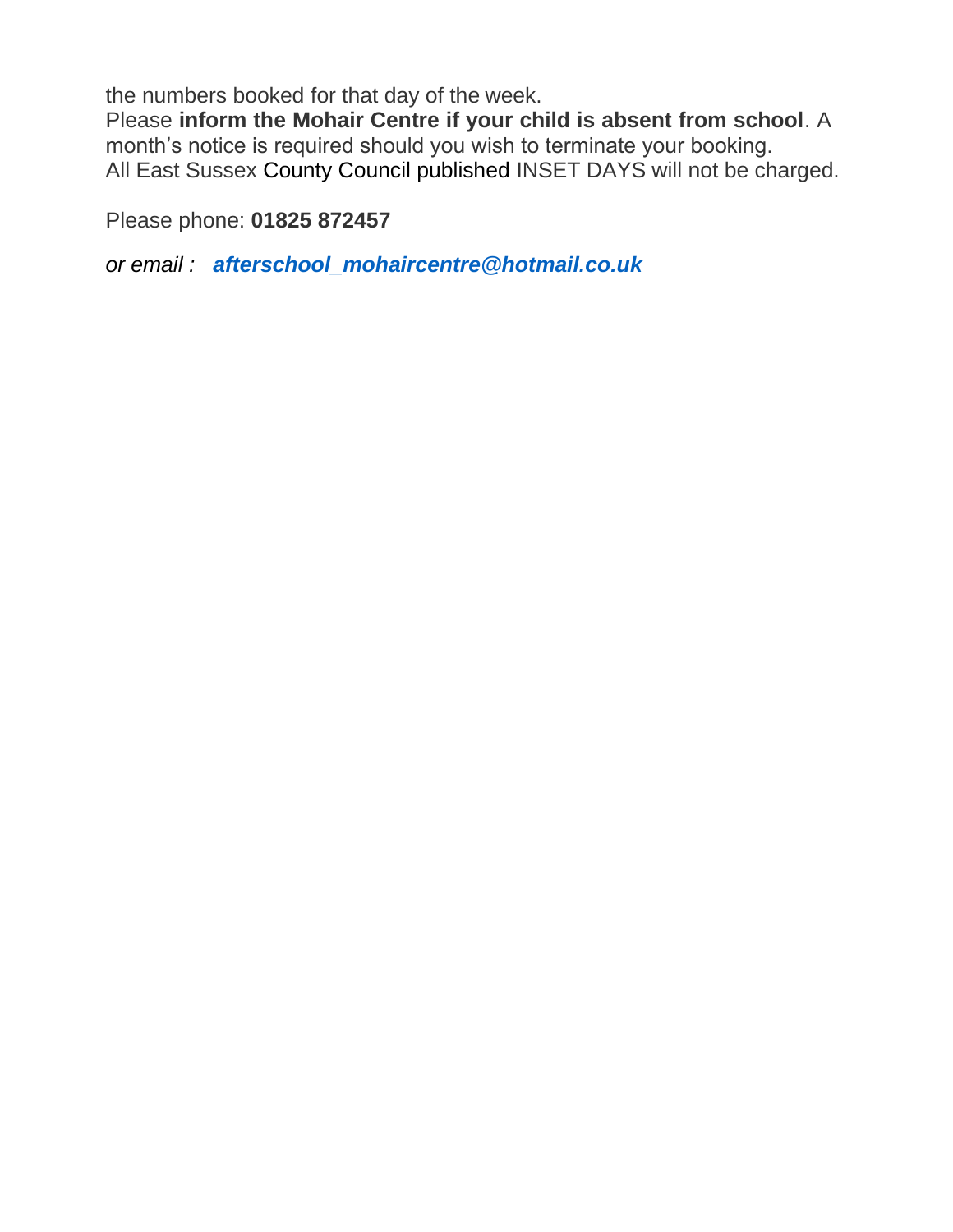**HOLIDAY PLAYSCHEME : All b**ookings must be made in advance using a booking form and payment must be received before the holiday playscheme starts

Please phone: **01825 872457**

*or email : mohairchildcare@hotmail.co.uk*

We will no longer be accepting children without confirmed bookings and payment.

If payment has not been received, we reserve the right to turn your child away on the morning concerned.

No child may attend without a Registration form, this is a legal requirement. If your child attends both the ASC and Holiday Club, **separate paperwork** is required both in the Registration Form and Booking Form. Holiday Playscheme places cannot be booked on the ASC booking form.

#### **Holiday Playscheme Cancellation Policy:**

Places cancelled on or before closing date will be refunded. Places cancelled after closing date will be held in credit for future bookings. Places cancelled on the day or not taken up – full fee is payable.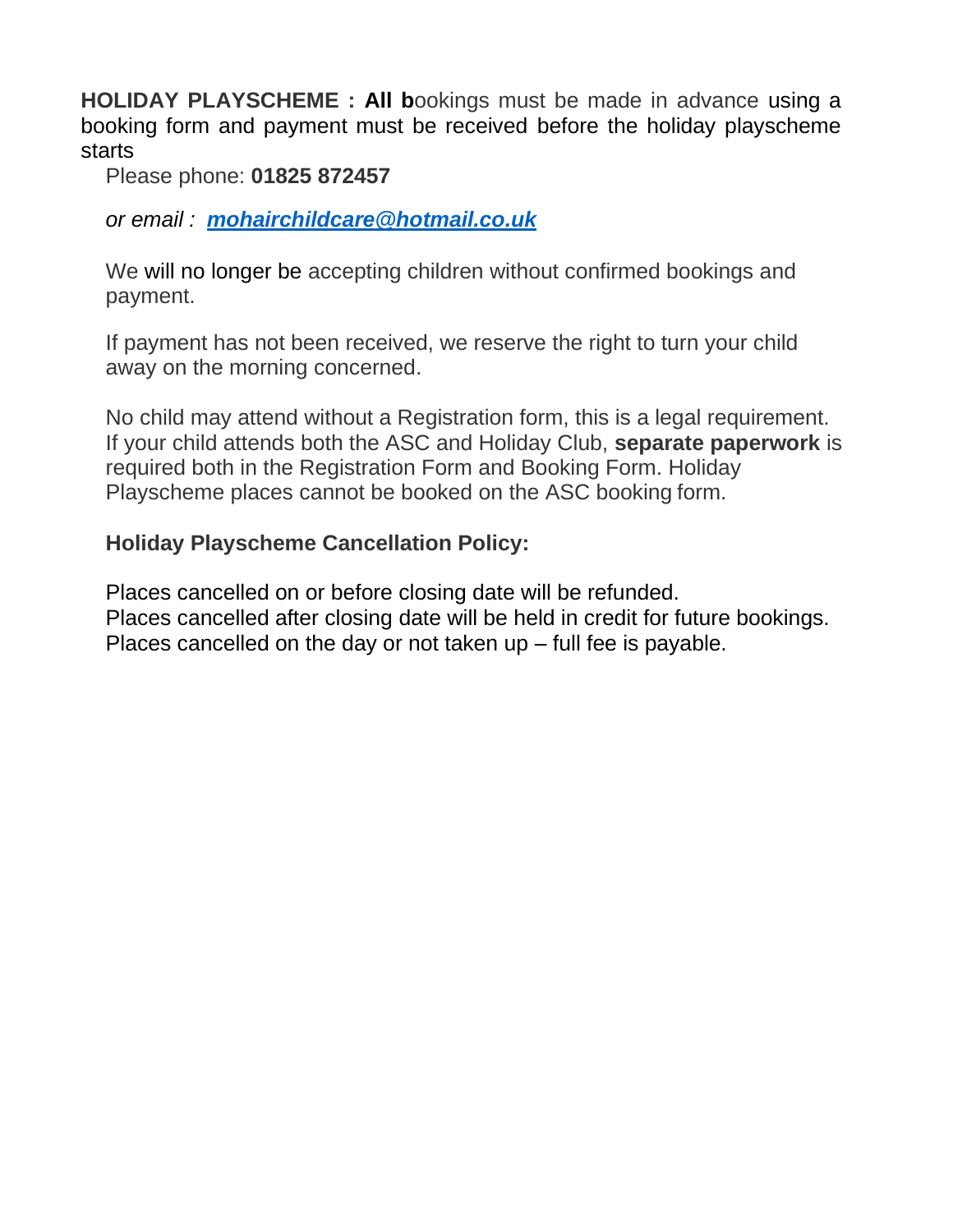#### **ALL CHILDREN MUST Have:**

- **1. Up-to-date Registration Form**
- **2. Booking Form sent in and received**
- **3. A pair of clearly named boots (this is essential).**
- **4. A change of clothes or waterproofs / boiler-suit might be appropriate**
- **5. Invoices / bookings must be paid in advance (ASC monthly basis & in advance for the Holiday Club)**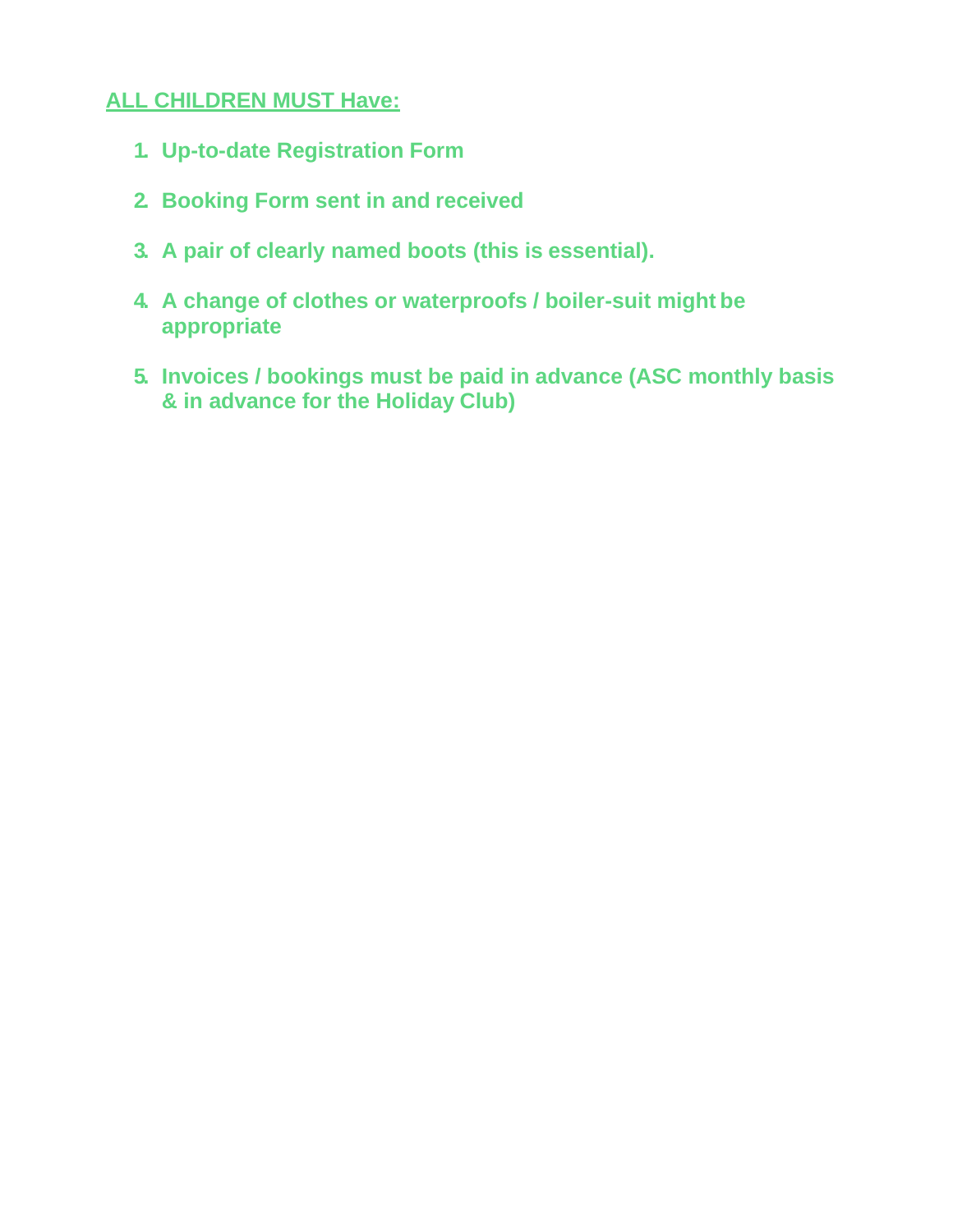# **OFSTED, POLICIES & STAFFING ARRANGEMENTS**

Below you will find brief details of policies and details of our staffing arrangements at the ASC & Holiday Playscheme. Our Health & Safety, Equal Opportunities Policy, Behaviour Policy, Grievance Procedure, and others are available for you to look at in greater detail, please ask. The Mohair Centre is inspected by OFSTED as a full day-care facility. Our most recent report may be viewed on the Ofsted website or is on display in the ASC / Out-of-School Room. We are proud to say we received a 'GOOD'.

http://reports.ofsted.gov.uk/inspection-reports/find-inspectionreport/provider/CARE/156379

Our Unique Ofsted Reference Number, should you need to organise CHILDCARE VOUCHERS or Working Tax Credit is **156379**

Our staffing ratio is 1:8.

We are subject to all Health & safety regulations and liable to periodic inspections by the Health & Safety Executive, DEFRA on the farm-side and Wealden District Council Environmental Health regularly inspect our Kitchen facilities / procedures. Most Staff hold the Basic Food Hygiene Certificate. All staff will hold paediatric first aid certificates which are up-dated every 3 years. All staff have DBS clearance, which is updated on a regular basis.

**Please NOTE that children will be engaged on the farm or Forest School at times during the ASC & Holiday Playscheme so clothing appropriate for the weather and welly boots are a necessity.**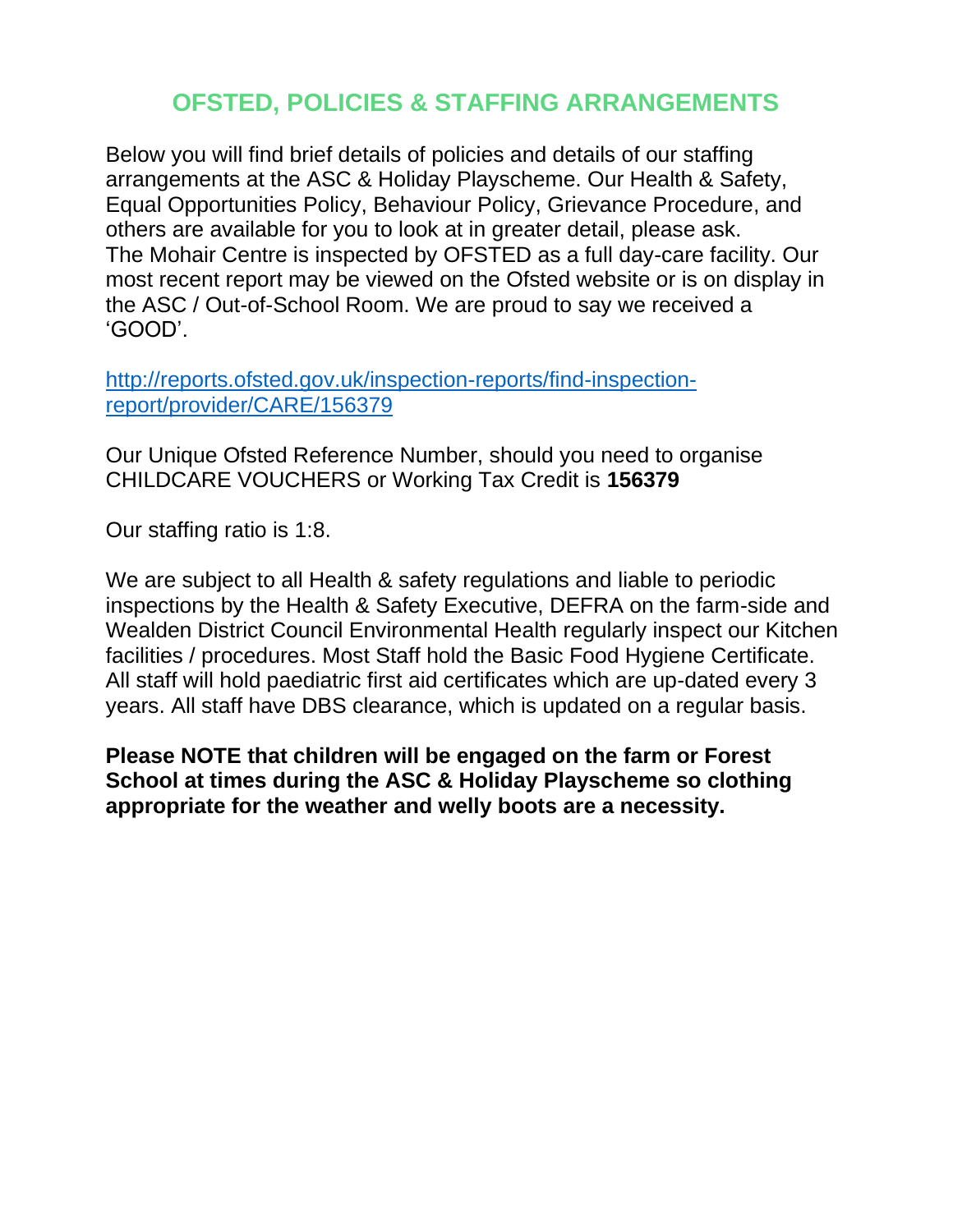# **OTHER IMPORTANT THINGS TO KNOW**

#### **HOLIDAY PLAYSCHEME – themed days / weeks Details will be available in a separate programme, emailed approx. 3-4 weeks before the start of the School Holiday concerned.**

| <b>Breakfast Session</b><br>Core Day<br>Tea Session | 8-10.30                  | Cha        |
|-----------------------------------------------------|--------------------------|------------|
|                                                     | 10.30-4.30<br>$4.30 - 6$ | £30<br>Cha |

Charged £6 an hr Charged £6 an hr

#### **AFTER SCHOOL CLUB Based in the TeaRoom**

3-6pm (including tea) Prices per Session: East Hoathly, Chiddingly & Laughton £14 Hellingly £16 Parkmead & Ringmer £16 Little Horsted £16 Additional bookings £2 extra Dropped off (without Pickup) £15

# **HOLIDAY PLAYSCHEME**

#### **(Maximum 30 Children)**

Preschool Building

**Toilet and washing facilities:** We have signs around the farm reminding children to wash their hands and we use anti-bacterial soap. There are large basins, which can't be missed. Children at the Mohair Centre get into a routine and any new children will be given an induction and reminded regularly. There are 2-3 toilets and washing facilities available for both ASC & Holiday Club inside as well as the Farm Wash Station.

**Water**: Drinking Water will be available at all times and named water bottles encouraged

**Suncream & Hats** : Please bring named suncream and named hats with you. We will have a special place for this to be kept.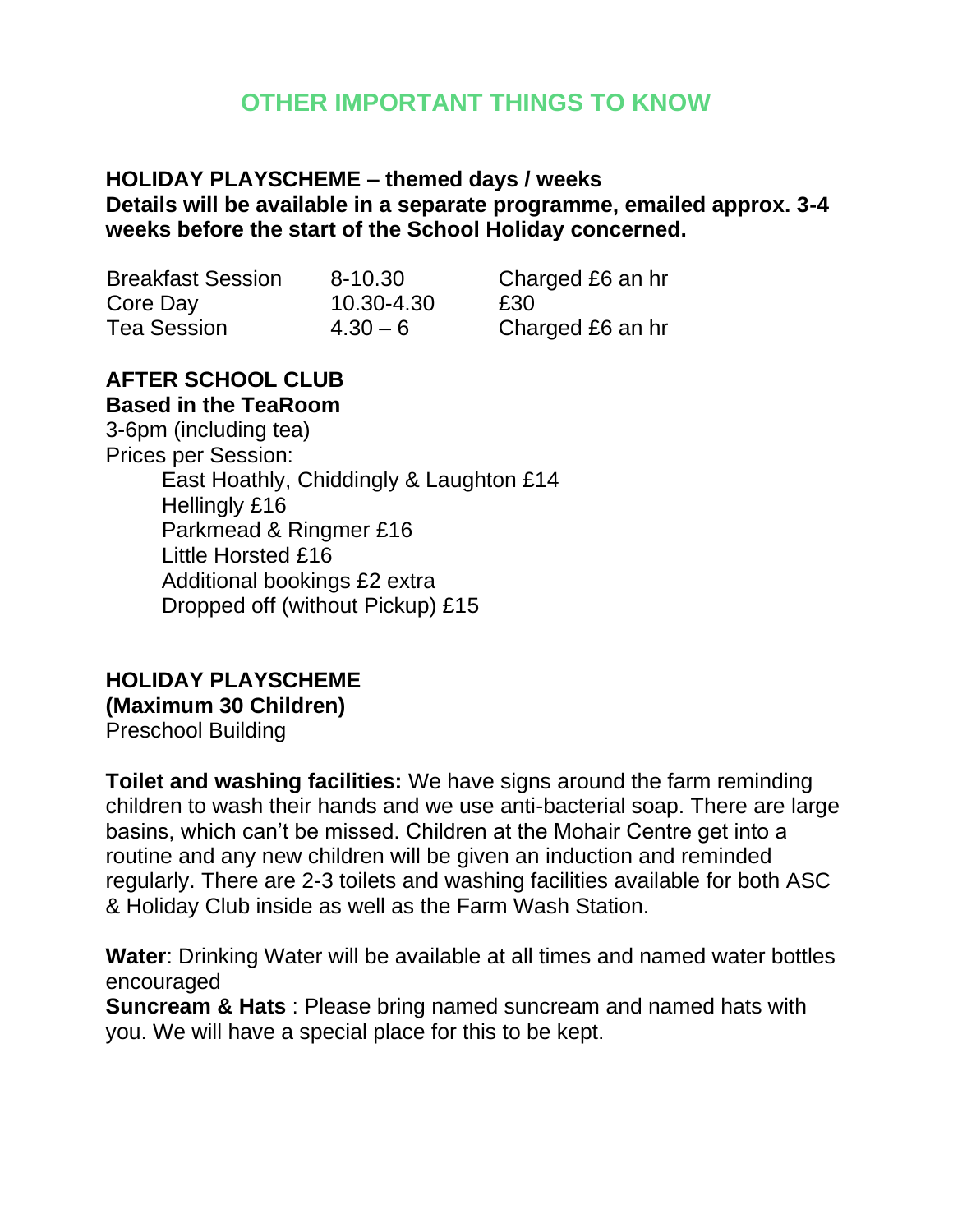# **Clothing & boots :**

### **ASC & HOLIDAY PLAYSCHEME**

Please send your child with a change of clothes or clothes that don't matter and **named wellies**. Uniforms for ASC will now be covered rather than each child undergoing a full change. We have spare clothes but often children are fussy about what they wear and don't always want to wear spare things. This is not advisable either from a Covid-19 point of view. A change of footwear is essential because we are required to change footwear after we have been in the Animal Contact Area – this a requirement by the Environmental Health, to prevent any contamination being picked up from the animals. Also some crafts are messy and although we have overalls they don't always work.

#### **If you don't send a change of clothes / clothes that don't matter, we cannot be responsible for the state of your child's clothes or uniform.**

Without providing wellies you are causing your child and the staff stress. This in turn wastes precious time for all the children doing the things they want to do.

**Packed Lunches:** Holiday Playscheme only. Tea is provided at the ASC at 5pm and at the Holiday Playscheme (if booked in for the Tea Session – 4.30- 6). Please provide a packed lunch during Holiday Playscheme – please ensure that ice packs are used and think 'healthy'. We will provide a snack, drink and fruit at break times during the Holiday Playscheme. Tea is most likely to be 4.30-5. A small snack is provided on arrival from school in the ASC.

#### **Lost Property**

#### **Please, please name your child's belongings.**

We do get lots of lost property. We will clear Lost Property at the start of each holiday, giving a Half Term for parents to claim any lost property i.e.; Oct Half-term, Christmas, Feb Half-term, Easter, May Half-term and Summer Holiday. I am sorry we cannot keep it indefinitely. Most will be taken to a Charity Shop or returned to the relevant schools, or in some cases they will be marked as MOHAIR CENTRE spare clothes.

We do have some spare clothes if the children need them. Can they please be returned asap.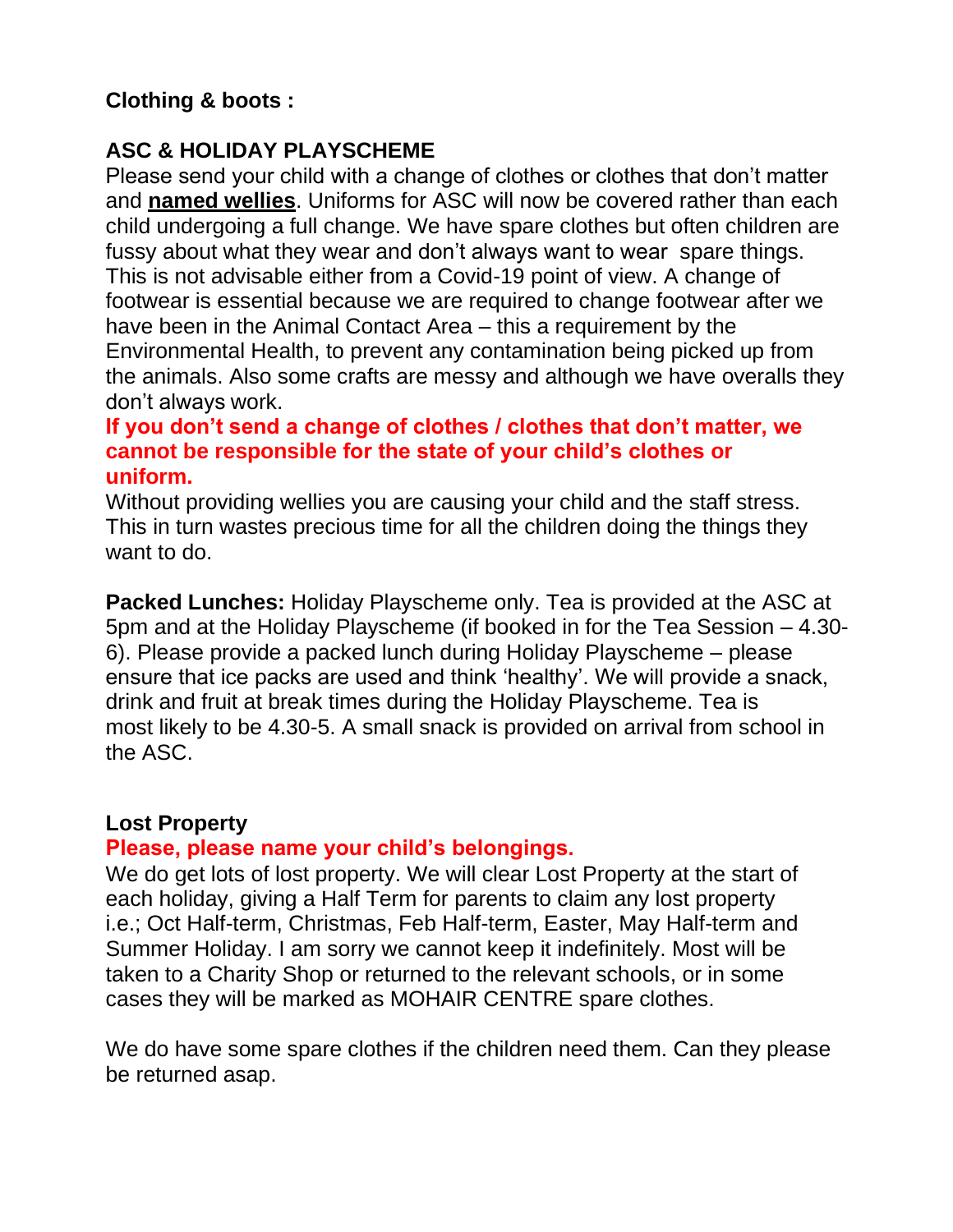# **OUR AIMS & PRINCIPLES**

We offer a service for working parents by giving children a stimulating, enjoyable and safe environment to play and learn: with activities they can do at their own pace and according to their needs. We strongly believe that as the Playwork Principles state - children learn far more if they are in control of their own play, not adults. Our motto has always been since starting up the Mohair Centre in 1986: "Learning by doing whilst having fun at the same time!"- It is very important that your child has a safe and fulfilling time at the Mohair Centre.

Three documents underpin the work of the ASC & Holiday Playscheme.

# **PLAYWORK PRINCIPLES**

We are no longer required to demonstrate the learning and development that takes place in what we consider to be your child's Out of School time, their time. However, you will clearly see the learning that takes place, in terms of confidence, self-esteem, self-assurance and independence. We will be observing to help ensure that we are providing for your child's needs, particularly when your child starts.

These Principles establish the professional and ethical framework for playwork and as such must be regarded as a whole. They describe what is unique about play and playwork, and provide the playwork perspective for working with children and young people. They are based on the recognition that children and young people's capacity for positive development will be enhanced if given access to the broadest range of environments and play opportunities.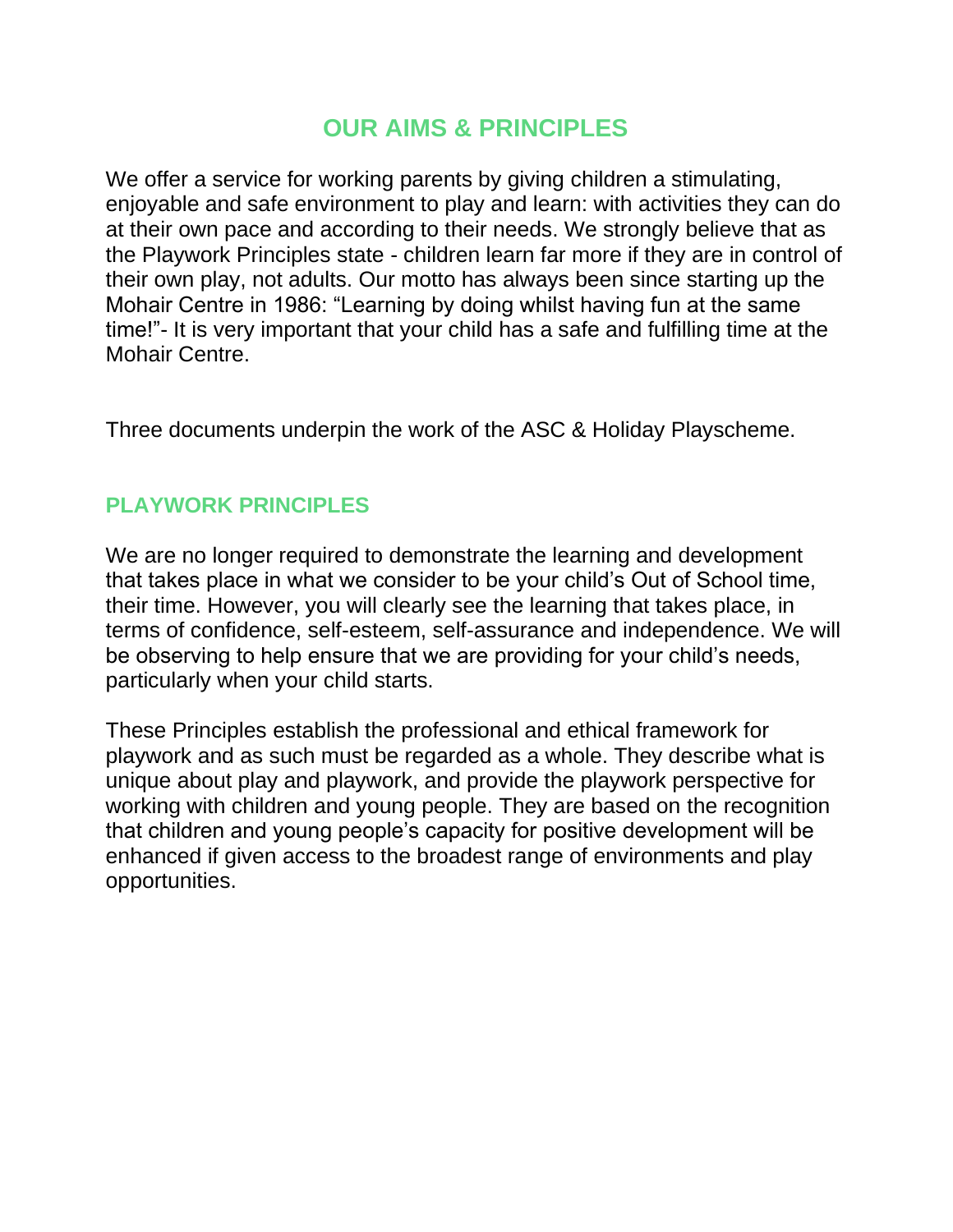- 1. All children and young people need to play. The impulse to play is innate. Play is a biological, psychological and social necessity, and is fundamental to the healthy development and well being of individuals and communities.
- 2. Play is a process that is freely chosen, personally directed and intrinsically motivated. That is, children and young people determine and control the content and intent of their play, by following their own instincts, ideas and interests, in their own way for their own reasons.
- 3. The prime focus and essence of playwork is to support and facilitate the play process and this should inform the development of play policy, strategy, training and education.
- 4. For playworkers, the play process takes precedence and playworkers act as advocates for play when engaging with adult led agendas.
- 5. The role of the playworker is to support all children and young people in the creation of a space in which they can play.
- 6. The play worker's response to children and young people playing is based on a sound up to date knowledge of the play process, and reflective practice.
- 7. Playworkers recognise their own impact on the play space and also the impact of children and young people's play on the playworker.
- 8. Playworkers choose an intervention style that enables children and young people to extend their play. All playworker intervention must balance risk with the developmental benefit and will being of children.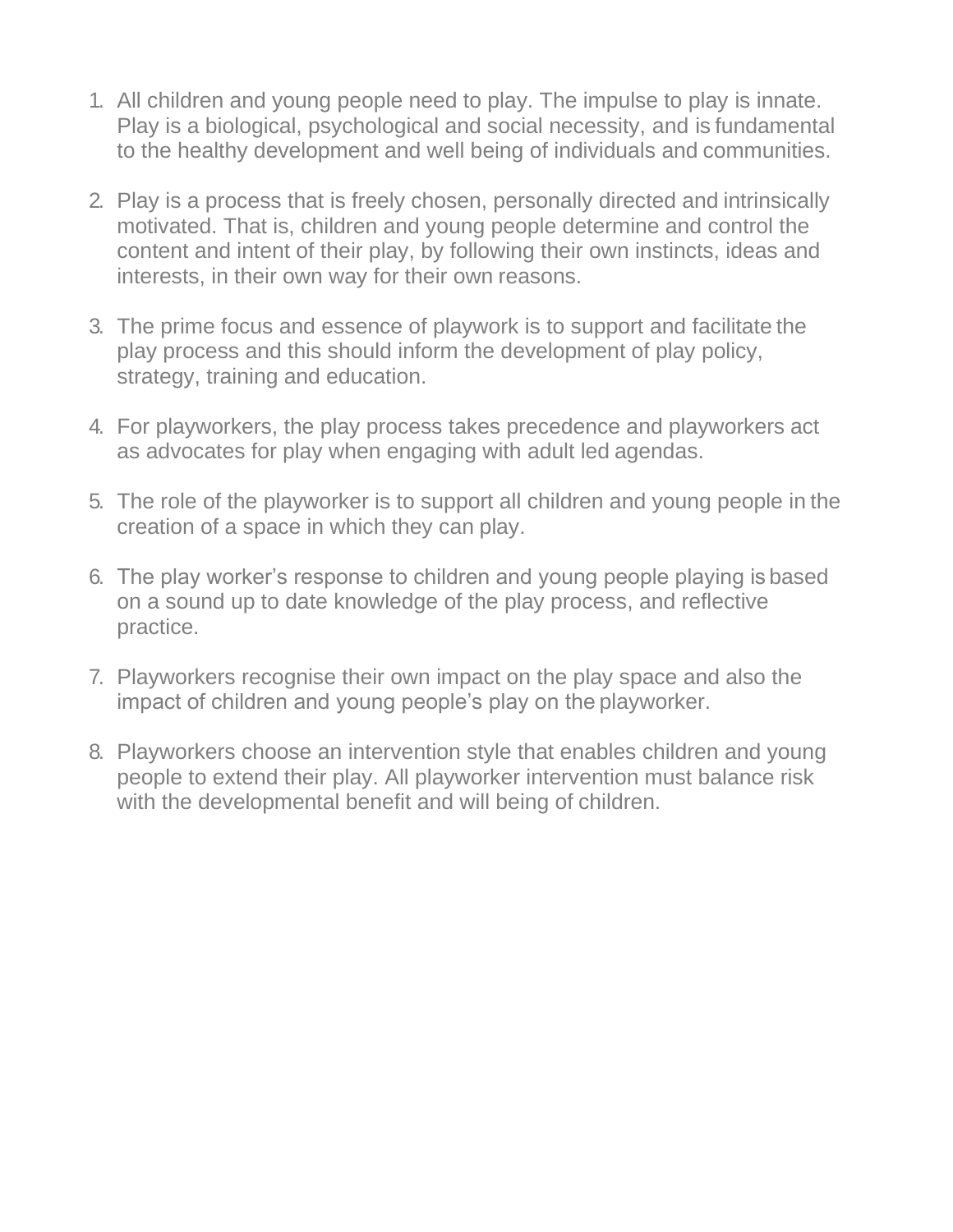# **POLICIES & PROCEDURES (full policies available on request)**

# **Equal Opportunity - Policy Statement**

We will ensure that the Mohair Centre is fully inclusive in meeting the needs of all children, particularly those that arise from their ethnic heritage, social and economic background, gender, ability or disability. Our setting is committed to anti-discriminatory practice to promote equality of opportunity and valuing diversity for all children and families.

We aim to:

- provide a secure and accessible environment in which all children can flourish and in which all contributions are considered and valued;
- include and value the contribution of all families to our understanding of equality and diversity;
- provide positive non-stereotyping information about gender roles, diverse ethnic and cultural groups and disabled people;
- Make inclusion a thread that runs through all of the activities of the setting.
- Try our best.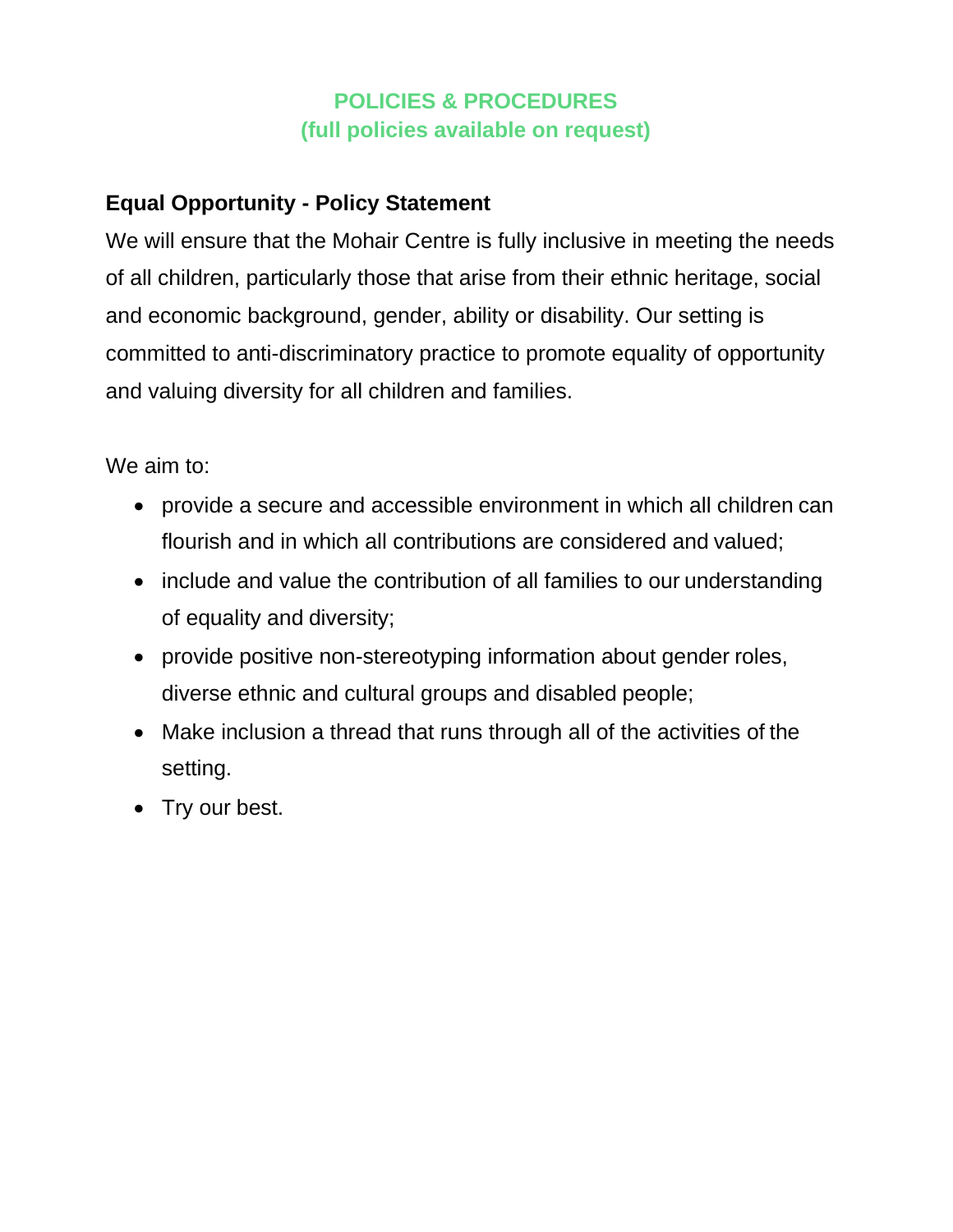#### **ADMISSIONS**

Our setting is open to all members of the community.

- We ensure that all parents are made aware of our equal opportunities policy.
- We do not discriminate against a child or their family, or prevent entry to our setting, on the basis of colour, ethnicity, religion or social background, such as being a member of a travelling community or an asylum seeker.
- We do not discriminate against a child with a disability or refuse a child entry to our setting for reason relating to disability.
- We develop an action plan to ensure that people with disabilities can participate successfully in the services offered by the setting. Sometimes funding might be available for 1:1 support if required as part of your child's Individual Health Plan if this is appropriate. Risk Assessment is key. It is really important to bring your child along to visit, so that you can be sure that your child's needs can be met.
- We take action against any discriminatory behaviour by staff or parents. Displaying of openly discriminatory and possibly offensive materials, name calling, or threatening behaviour are unacceptable on or around the premises and will be dealt with in the strongest manner.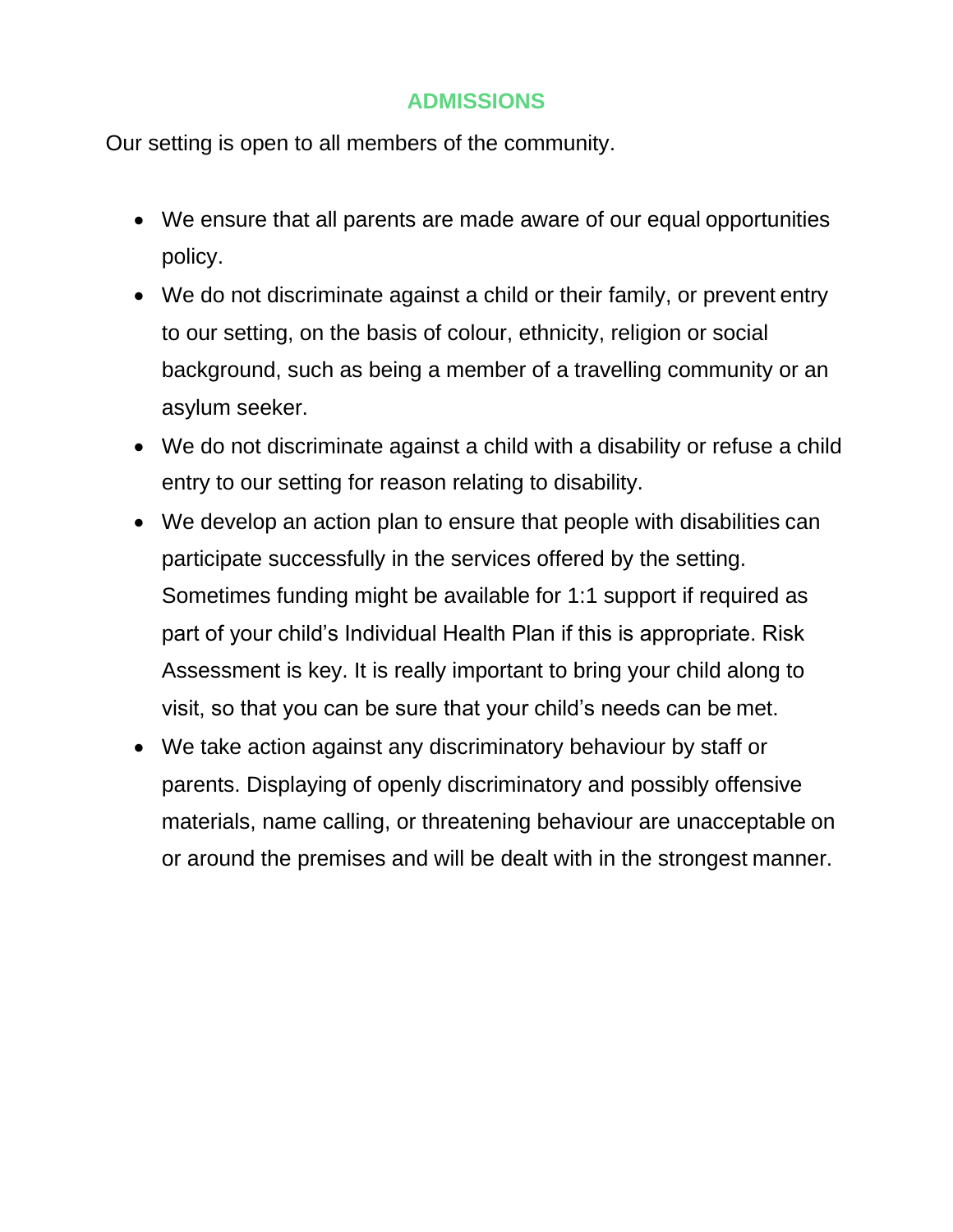# **HEALTH & SAFETY**

Full risk assessments are available. We feel that in order to promote independence we help children manage risk themselves, an important life skill.

# **SAFEGUARDING POLICY (full policy available on request)**

#### **DESIGNATED SAFEGUARDING OFFICER: Liz Cogger (Nursery Manager) Jacky Webb (Deputy)**

#### **All staff must ensure that:**

- The welfare of the child is paramount.
- All children, whatever their age, culture, disability, gender, language, racial origin, religious beliefs and/or sexual identity, have the right to protection from abuse.
- All suspicions and allegations of abuse will be taken seriously and responded to swiftly and appropriately.
- All staff (paid/unpaid) working at The Mohair Centre Nursery have a responsibility to report concerns to the manager.

### **The Mohair Centre Child Protection Policy Statement**

The Mohair Centre has a duty of care to safeguard all children who attend the setting from harm. All children have a right to protection, and the needs of disabled children and others who may be particularly venerable must be taken in to account.

All members of staff undergo Safeguarding training as part of their Playwork training. We are strongly committed to the protection of children from abuse and will contact Social Services if we believe that any child is at risk.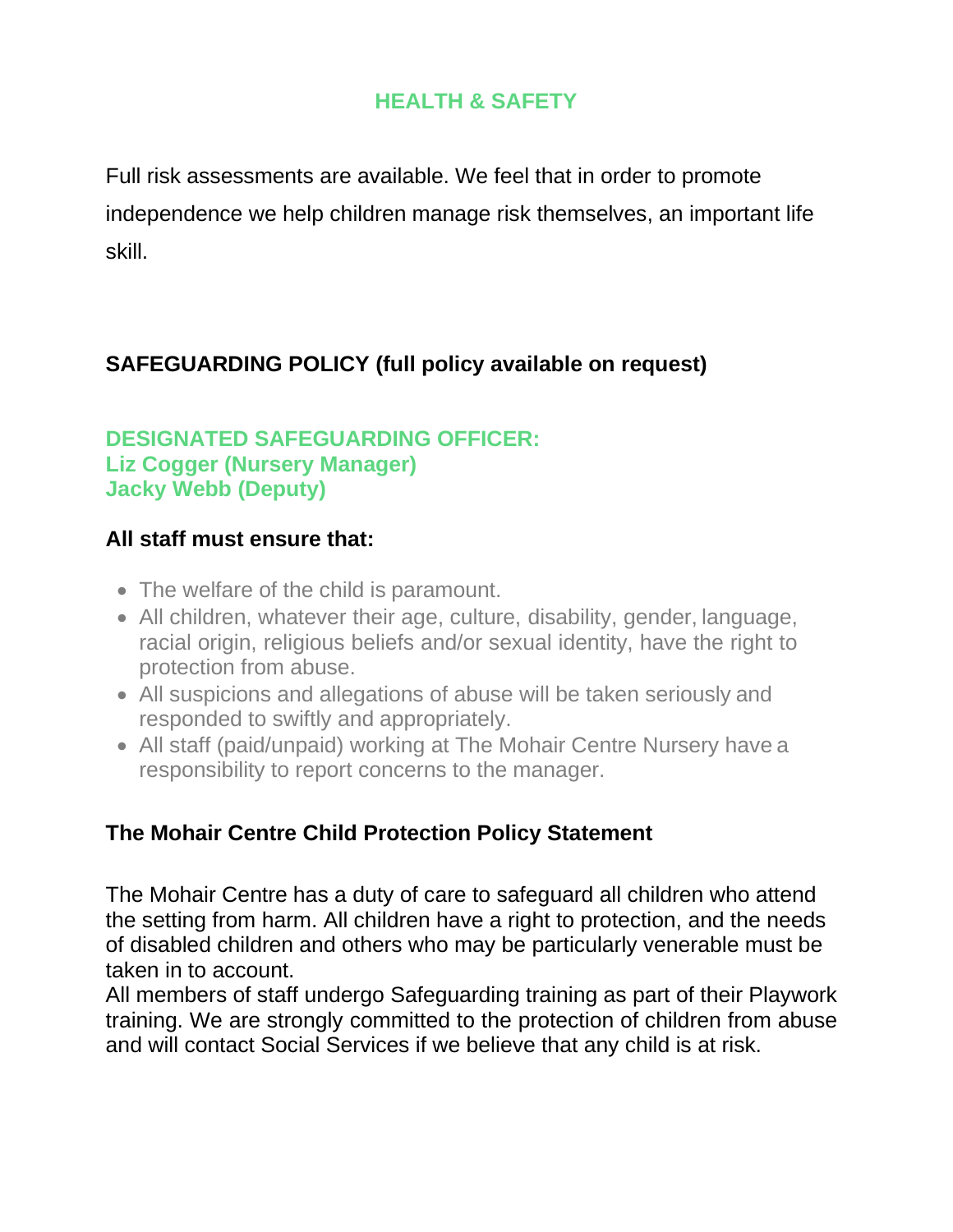### **COMPLAINTS PROCEDURE**

We are happy to discuss any problems/complaints and will do our utmost to put things right for you. It is very important to the Mohair Centre and its entire staff that the children enjoy their time with us.

If something is bothering you, please tell us and we will do our utmost to resolve the problem. If we don't know about it, we can't do anything about it!!

Serious complaints that cannot be resolved verbally with the Staff on the day, should be referred to Jacky Webb (07885362008 jacky\_webb@hotmail.com) and should be put in writing by the person with the complaint within 48 hours of the event.

Any complaints that we receive we will record on a confidential incident form, this will enable us to explain the nature of the complaint, who was involved and what the complaint was about. The date of the complaint will also be recorded and who dealt with the complaint.

We will hold written records of any complaint received, which will include the following:

- the source of the complaint
- the nature of the complaint
- Details of the complaint
- How the complaint is being or has been dealt with
- Actions and Outcomes

**Ofsted** Piccadilly Gate Store Street **Manchester** M1 2WD

0300 123 1231

enquiries@ofsted.gov.uk

Each complaint that we record will be fully investigated and an action report will be written if any actions need to be taken. Both the recording of the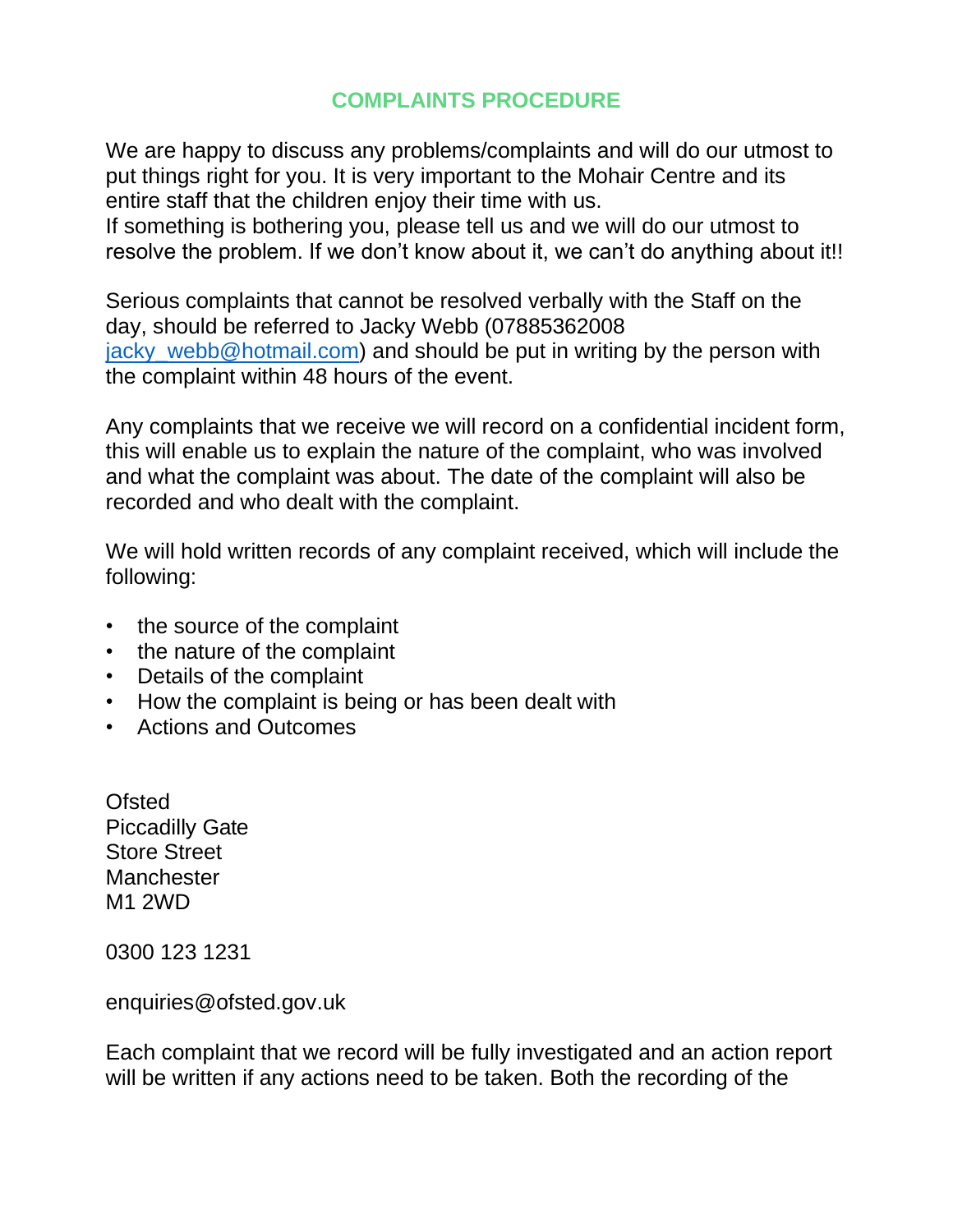complaint and the action plan can be seen by the parent or carer involved if they so request.

The parent or carer who made the complaint will receive a verbal / written report from the Mohair Centre of the outcome of the complaint within 28 days of the initial complaint.

On inspection by Ofsted, if requested the inspector will be able to see a summary of all complaints within the last 12 months and an action plan if one was needed.

**ALL ISSUES ARE DISCUSSED IN STRICT CONFIDENCE. COMPLETED COMPLAINT FORMS WILL NOT CONTAIN ANY PERSONAL DETAILS SUCH AS NAMES OR CONTACT DETAILS.**

### **Managing Children's Behaviour Policy**

#### **Statement of intent**

At the Mohair Centre we believe that children flourish best when their personal, social and emotional needs are met and where there are clear and **developmentally appropriate** expectations for their behaviour.

#### **Aim**

We aim to promote positive behaviour throughout our setting and to help the children understand and respect the needs and rights of others.

#### **Methods**

- The manager / supervisor has overall responsibility for issues concerning behaviour by:
	- keeping up to date with legislation, research and thinking on promoting positive behaviour and on handling children's behaviour where it may require additional support;
	- accessing relevant sources of expertise on promoting positive behaviour within the programme for supporting personal, social and emotional development; and to check that all staff has relevant in-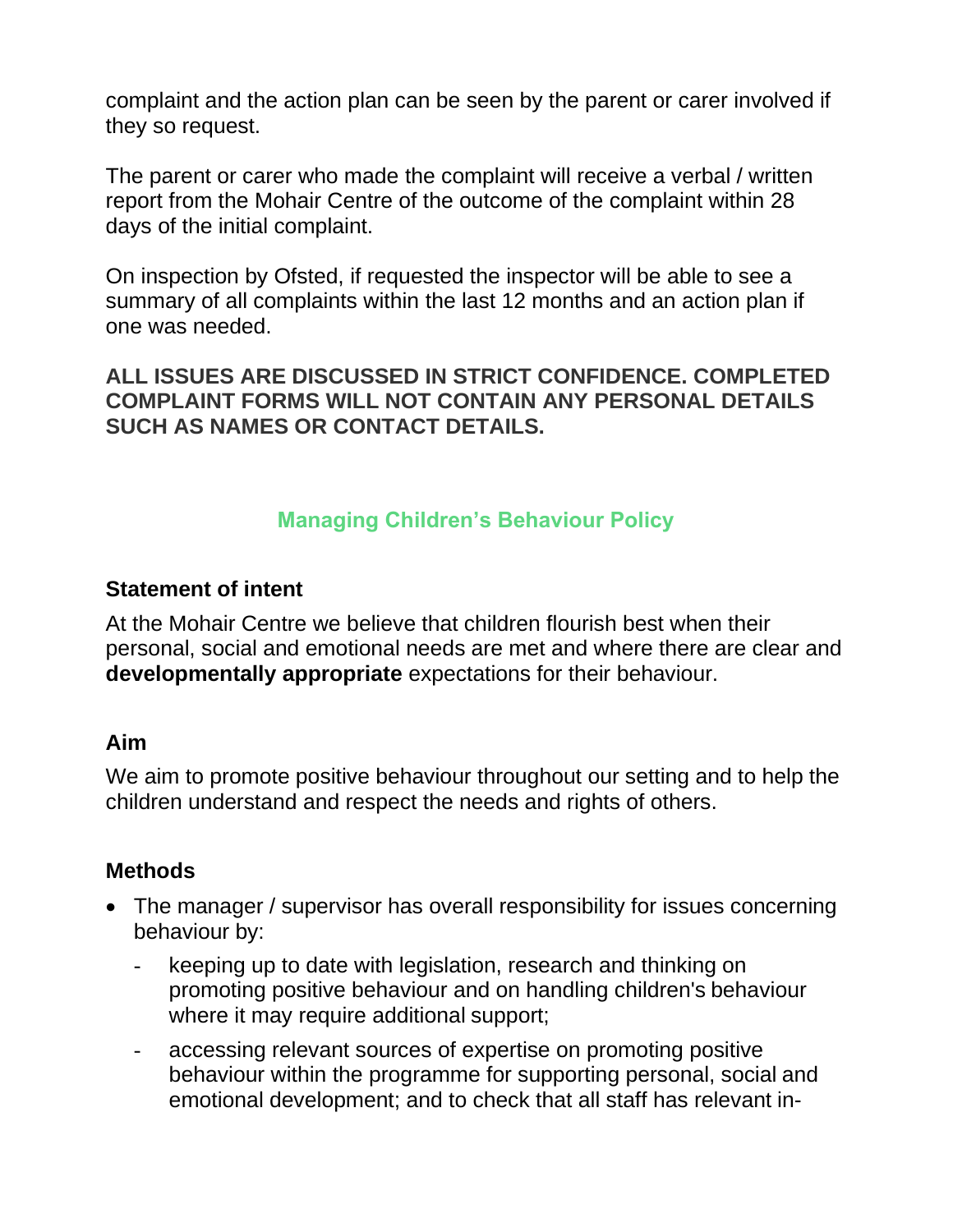service training on promoting positive behaviour. We keep a record of staff attendance at this training.

- We require all staff to provide a positive model of behaviour by treating children, parents and one another with friendliness, care and courtesy.
- We familiarise new staff with the behaviour policy and its guidelines for behaviour.
- We expect all members of the ASC children, parents and staff to keep to the guidelines, requiring these to be applied consistently.
- We work in partnership with children's parents. Parents are regularly informed about their children's behaviour by the child's Key Person. We work with parents to address recurring inconsiderate behaviour, using our observation records to help us to understand the cause and to decide jointly how to respond appropriately. The parent/carers have a good relationship with all staff and are happy to discuss any problems that may have, with regards to Children's behaviour.

### **Strategies with children who engage in inconsiderate behaviour**

- We require all staff to use positive strategies for handling any inconsiderate behaviour, by helping children find solutions in ways which are appropriate for the children's ages and stages of development. Such solutions might include, for example, acknowledgement of feelings, explanation as to what was not acceptable and supporting children to gain control of their feelings so that they can learn a more appropriate response.
- We acknowledge considerate behaviour such as kindness and willingness to share.
- We support each child in developing self esteem, confidence and feelings of competence.
- We support each child in developing a sense of belonging in our group, so that they feel valued and welcome.
- We avoid creating situations in which children receive adult attention only in return for inconsiderate behaviour.
- When children behave in inconsiderate ways, we help them to understand the outcomes of their action and support them in learning how to cope more appropriately.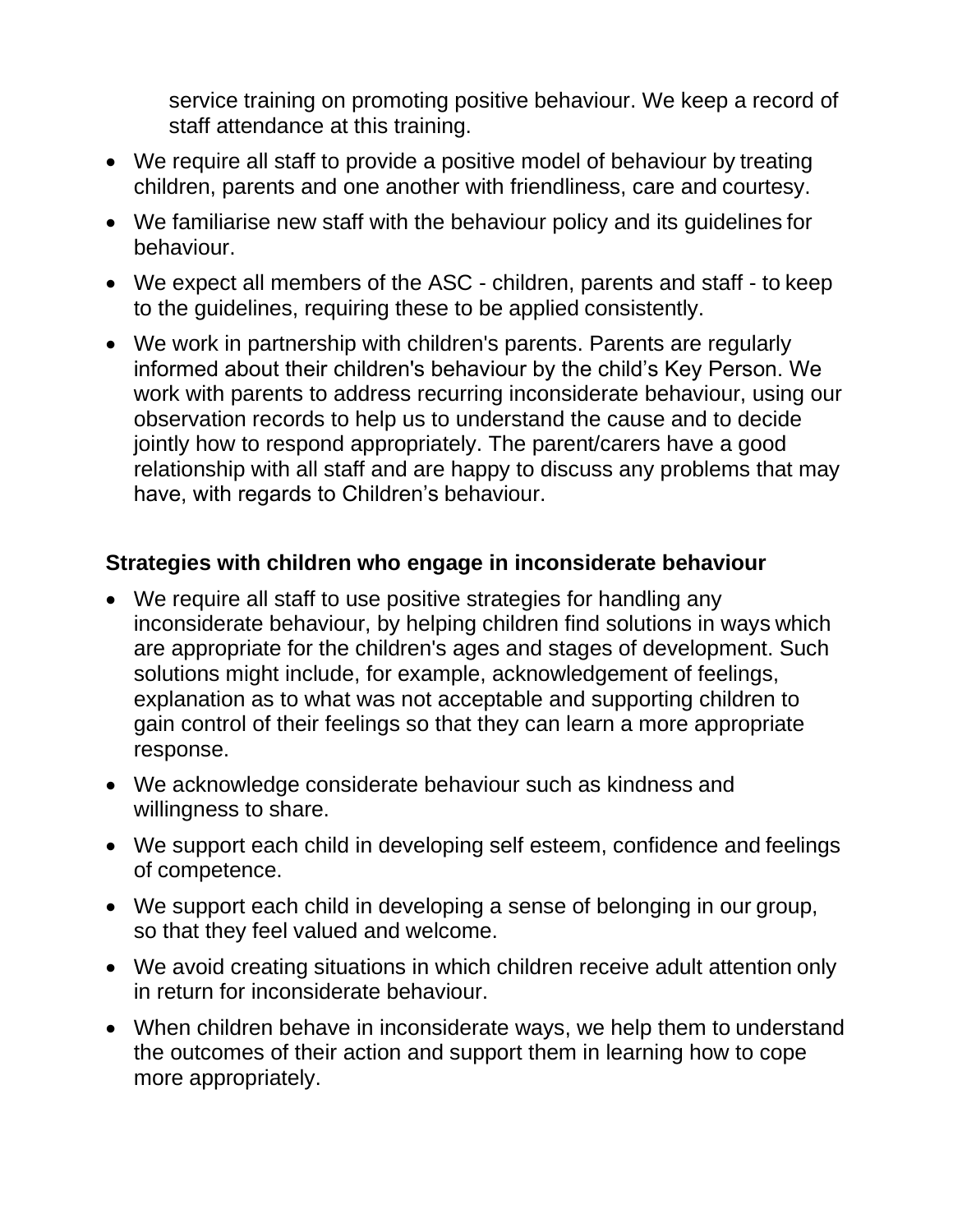- We never use physical punishment, such as smacking or shaking. Children are never threatened with these.
- We do not use techniques intended to single out and humiliate individual children.
- We do not shout or raise our voices in a threatening way to respond to children's inconsiderate behaviour.

# **Rough and tumble play, hurtful behaviour and bullying**

Our procedure provides additional focus on these kinds of inconsiderate behaviours.

#### **Rough and tumble play and fantasy aggression**

Young children often engage in play that has aggressive themes - such as superhero and weapon play; some children appear pre-occupied with these themes, but their behaviour is not necessarily a precursor to hurtful behaviour or bullying, although it may be inconsiderate at times and may need addressing using strategies as above.

- We recognise that teasing and rough and tumble play are normal for young children and acceptable within limits. We regard these kinds of play as pro-social and not as problematic or 'aggressive'.
- We will develop strategies to contain play that are agreed with the children, and understood by them, with acceptable behavioural boundaries to ensure children are not hurt.
- We recognise that fantasy play also contains many violently dramatic strategies - blowing up, shooting etc., and that themes often refer to 'goodies and baddies' and as such offer opportunities for us to explore concepts of right and wrong.
- We are able to tune in to the content of the play, perhaps to suggest alternative strategies for heroes and heroines, making the most of 'teachable moments' to encourage empathy and lateral thinking to explore alternative scenarios and strategies for conflict resolution.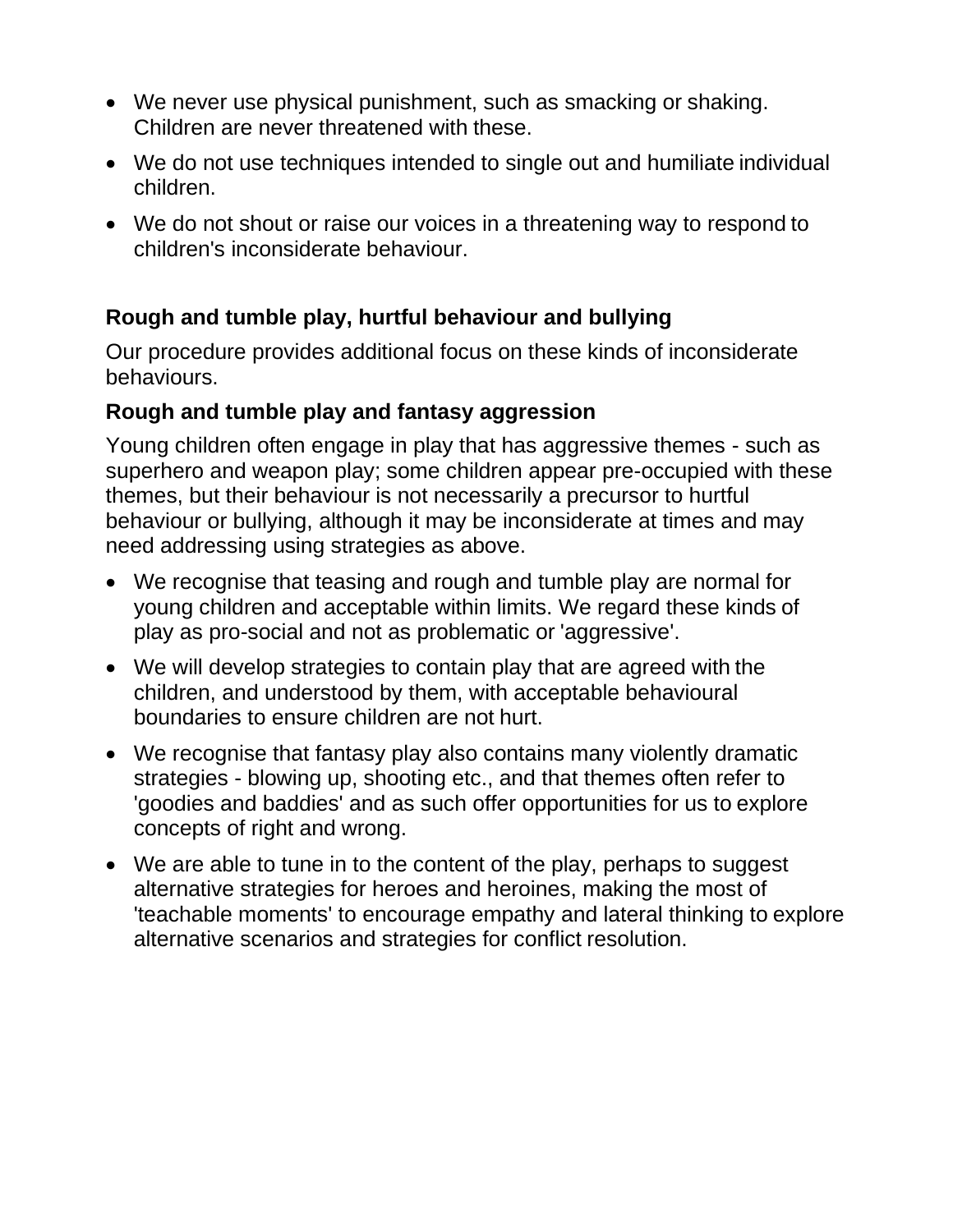# **Hurtful behaviour**

We take hurtful behaviour very seriously. Most children will at some stage hurt or say something hurtful to another child, especially if their emotions are high at the time, but it is not helpful to label this behaviour as 'bullying'.

- We recognise that young children behave in hurtful ways towards others because they have not yet developed the means to manage intense feelings that sometimes overwhelm them. All children will be a different stages.
- We will help them manage these feelings as they have neither the biological means nor the cognitive means to do this themselves.
- We understand that self management of intense emotions, especially of anger, happens when the brain has developed neurological systems to manage the physiological processes that take place when triggers activate responses of anger or fear.
- There-fore we aim to help this process by offering support, calming the child who is angry as well as the one who has been hurt by the behaviour. By helping the child to return to a normal state, we are helping the brain to develop the physiological response system that will help the child be able to manage his or her own feelings.
- We help children learn to empathise with others, understanding that they have feelings too and that their actions impact on others' feelings.
- We help children develop social behaviour, such as resolving conflict over who has the toy. 'I can see you are feeling better now and Adam isn't crying any more. Let's see if we can be friends and find another toy, so you can both play with one.'
- We are aware that the same problem may happen over and over before skills such as sharing and turn-taking develop. In order for both the biological maturation and cognitive development to take place, children will need repeated experiences with problem solving, supported by patient adults and clear boundaries.
- We support social skills through modelling behaviour, through activities, drama and stories. We build self esteem and confidence in children, recognising their emotional needs through close and committed relationships with them.
- We help a child to understand the effect that their hurtful behaviour has had on another child; **we do not force children to say sorry**, but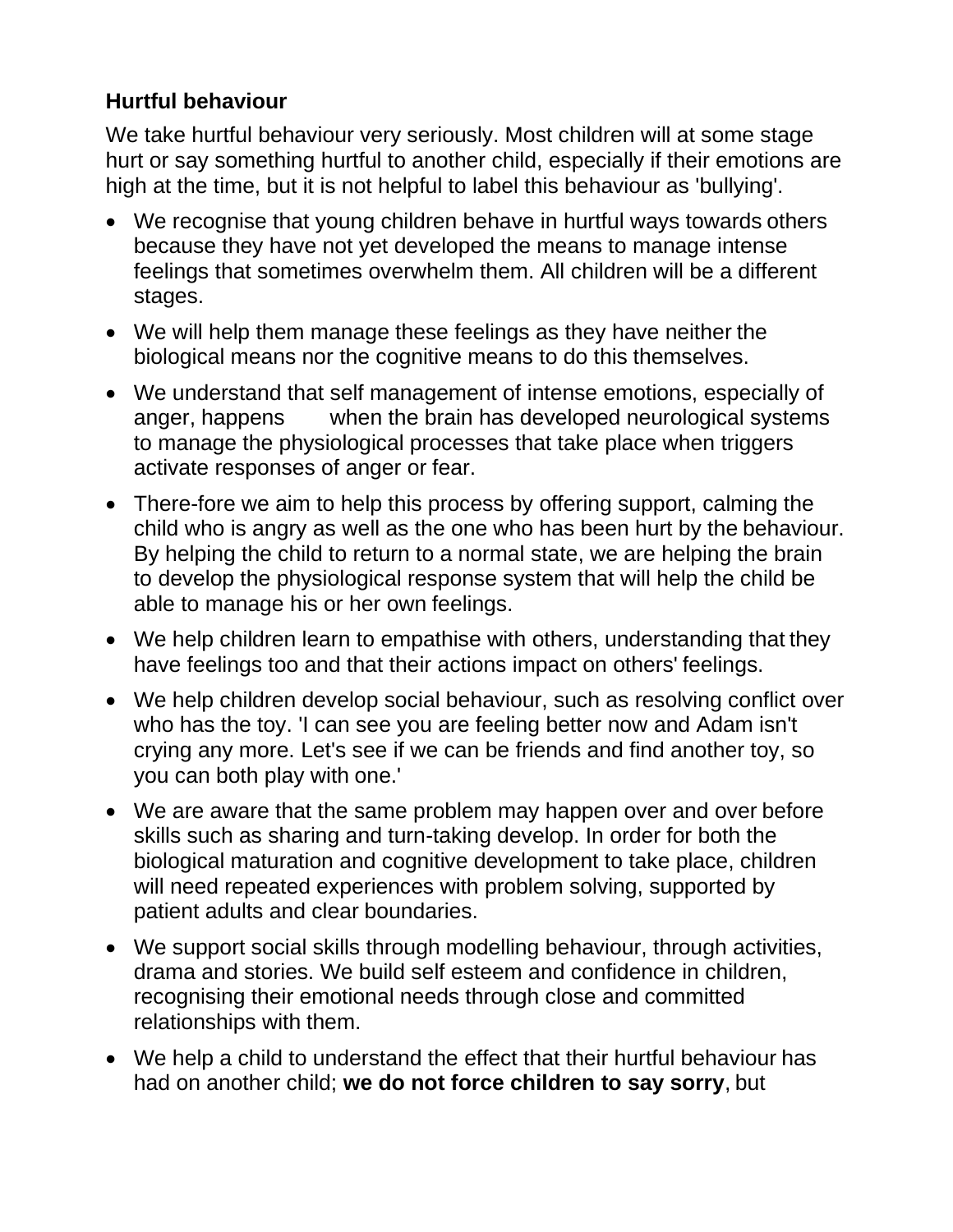encourage this where it is clear that they are genuinely sorry and wish to show this to the person they have hurt.

# **BRICKFIELD CODE OF CONDUCT**

Please help us to reinforce these rules - they need to be clearly understood and second nature. These rules will be reinforced at the beginning of the day to make sure, whether the children have heard it before or not (better safe than sorry!)

- No climbing on haystacks
- Pick up litter & baler twine
- Remember to shut gates
- Don't shout or panic
- Wash your hands before eating and drinking with soap and hot water provided
- Please don't put your fingers in animal's mouths
- Walk, don't run
- Don't touch machinery unless you have been asked to do so
- Don't go into pens unless you have been asked to do so
- Any cuts should be covered
- Please don't eat animal food
- Food should be eaten in the Rooms, Play area or the Tea Room. No food should be consumed in the animal areas
- Animals are fed at specific times, normally once or twice a day under adult supervision. Animals that are fed constantly may become ill or worse die!
- OUT OF BOUNDS signs are sometimes put up to make sure children/adults pat attention to areas they should not be in

Any child/young person who persistently breaks these rules will need to be taken home, following our Behaviour policy, as he/she may be putting themselves or others at risk. We will then discuss this behaviour with yourselves and the child concerned in a formal meeting, to create an Action Plan.

### **Medication**

We will be happy to supervise any medication that children need BUT all medication must be handed into the staff on registration and written